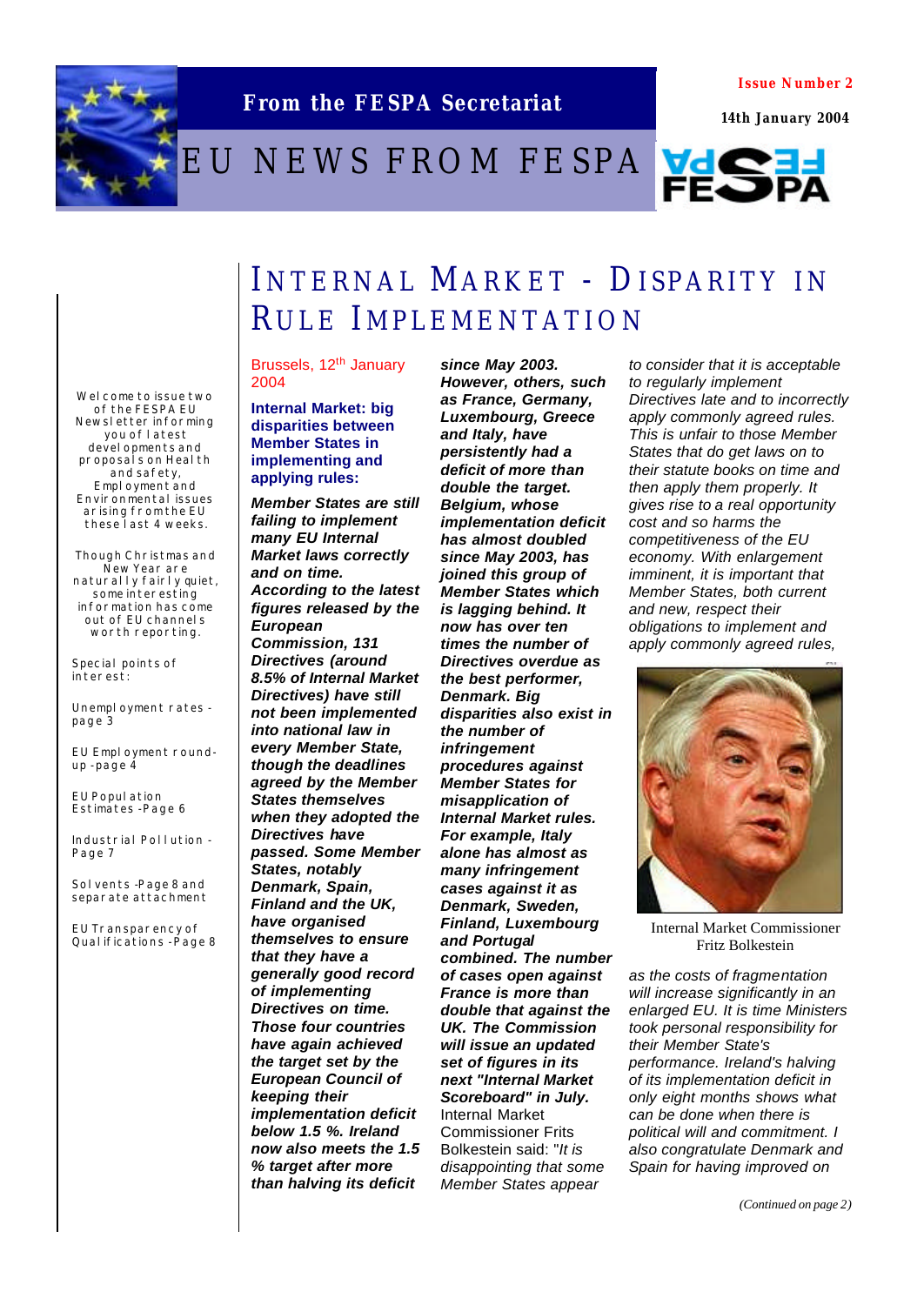### **Page 2**

### **I**NTERNAL **MARKET** - **D**ISPARITY IN **R**ULE **IMPLEMENTATION (CONTINUED)**

### *(Continued from page 1)*

*their already relatively good records, giving them the best overall performance. Belgium, France, Germany,* 

*Luxembourg, Greece and Italy simply need to do a lot better."* 

### **Implementation deficits by Member State**

The average implementation deficit per Member State - the percentage of the total number of Internal Market Directives in force that has not been written into national law by the legal deadline is 2.3%, only a marginal improvement on the May 2003 figure of 2.4%.

Of those countries that currently meet the 1.5% target set by the European Council for the percentage of Directives not implemented into national law by the legal

### deadline:

- Denmark and Spain now have implementation deficits of only 0.3% and 0.9% respectively
- Ireland has made giant strides in more than halving its implementation deficit, to 1.4%, since May 2003
- Finland and the UK also just managed to meet the target, but have room for further improvement.

Of the Member States that did not meet the 1.5% target:

while Sweden just missed the target, its performance is its worst since 1999

- Portugal, Austria and to a lesser extent Italy have made some progress towards reducing their deficits, although Italy's is still double the 1.5% target
- the deficits of Belgium and the Netherlands have got considerably worse recently, in Belgium's case almost doubling since May 2003
- France, Germany, Luxembourg and Greece continue to be among the worst performers and, with the exception of Greece, their deficits have got worse since May 2003.

*Association wants to consider establishing a National Pavilion at FESPA 2005, then please contact Frazer Chesterman at frazer. chesterman @fespa.com as soon as possible.*

*If your* 

| Member State implementation deficits as at 30 November 2003:             |  |  |  |  |  |  |  |  |  |  |  |  |  |                                               |
|--------------------------------------------------------------------------|--|--|--|--|--|--|--|--|--|--|--|--|--|-----------------------------------------------|
|                                                                          |  |  |  |  |  |  |  |  |  |  |  |  |  | BE FR DE LU EL IT NL AT PT BE UK E FI ES DK   |
| percentage                                                               |  |  |  |  |  |  |  |  |  |  |  |  |  | $3.53.53.53.43.13.02.62.52.161.41.41.49.90.3$ |
| number of Directives overdue 54 54 53 52 48 46 40 38 33 25 22 21 21 14 5 |  |  |  |  |  |  |  |  |  |  |  |  |  |                                               |

### **Examples of EU laws not implemented**

Among the several Directives which should have been implemented more than a year ago, but which still, in several Member States have not been written into national law are: Directive 2001/19 on the recognition of professional qualifications (not implemented in Belgium, Germany, Greece, France, Ireland, Luxembourg, Austria or the UK), Directive 2001/29 on copyright and related rights in the information

society (Belgium, Spain, France, Ireland, Luxembourg, Netherlands, Portugal, Finland, Sweden) and Directive 98/44 on the legal protection of biotechnological inventions (Belgium, Germany, France, Italy, Luxembourg, Netherlands, Austria, Sweden).

### **Directives more than two years overdue**

Only three Member States (Denmark, Finland and Portugal) met the 'zero tolerance' target set by the European Council for Directives which have still not been implemented into national law two years after the legal deadline agreed when the Directives were adopted. Given the amount of time it takes to negotiate and adopt EU laws in the first place, such lengthy delays in putting Directives into effect cause enormous harm to businesses and to citizens, who are deprived of their rights to benefit in full from the Internal Market.

Number of overdue directives with a deadline for implementation into national law before 31 October 2001 that have not been implemented by 30 November 2003:

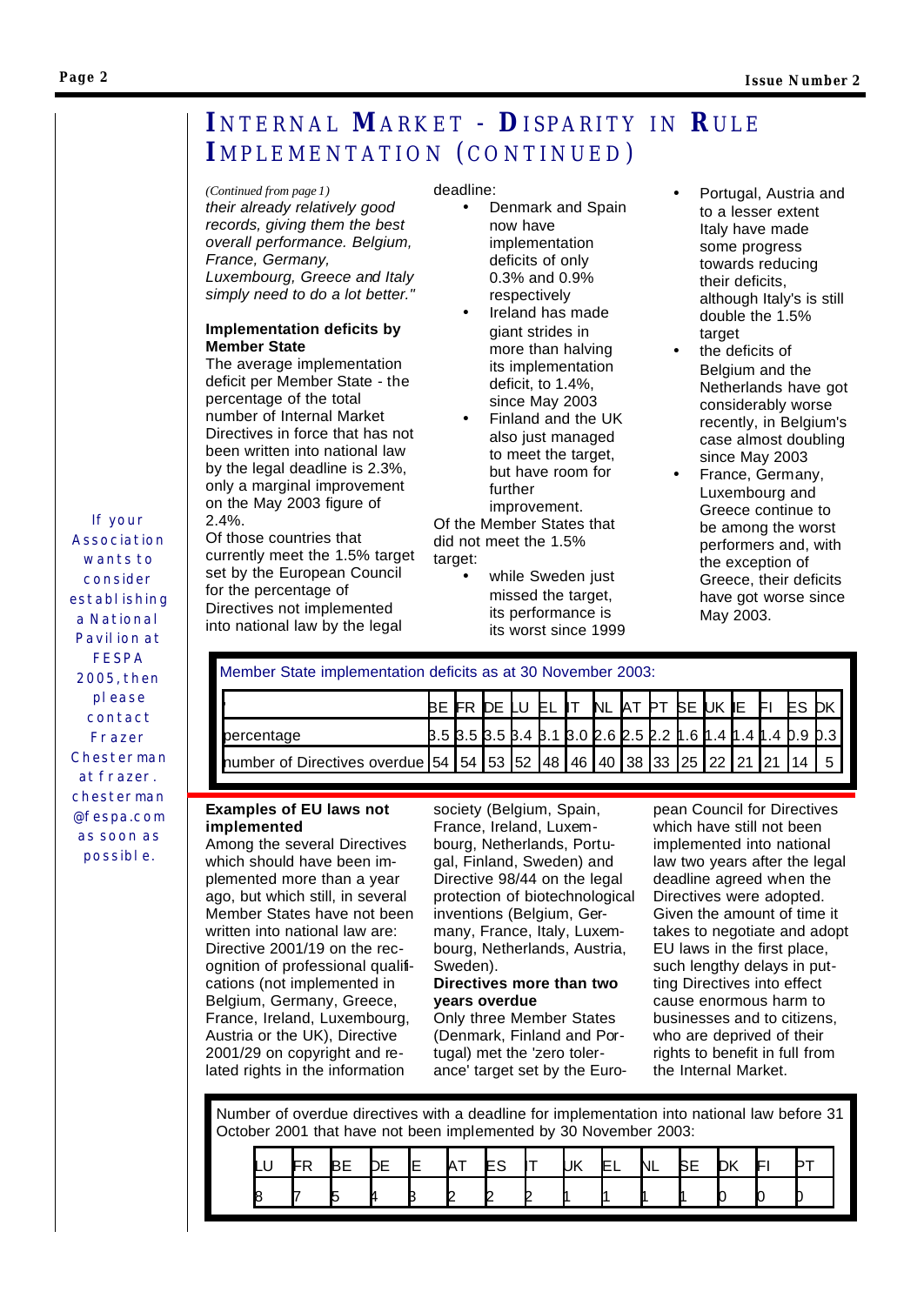### **I**NTERNAL **MARKET** - **D**ISPARITY IN **RULE I** MPLEMENTATION (CONCLUDED )

### **Infringements**

France and Italy together account for 28% of Internal Market infringement cases, more than Denmark, Finland, Sweden, Luxembourg, Portugal, Ireland and the Netherlands combined.

In the Internal Market Strategy 2003- 2006 the Commission called on Member States to reduce the number of infringement cases by at least 50% by 2006. Given the disproportionately large number of infringement cases outstanding against

them, serious improvements by France and Italy in particular, and also by Spain, Germany, Belgium and Greece, would contribute significantly to meeting this target.

| Open infringement cases as at 31st October 2003: |  |
|--------------------------------------------------|--|
|--------------------------------------------------|--|

|     | FR  | ES  | DE | BE | FΙ<br>— — | UK | AT | NL | IE | ÞТ | ∟ບ | $\sim$ $\sim$<br>◡└ | ы  | DK                   |
|-----|-----|-----|----|----|-----------|----|----|----|----|----|----|---------------------|----|----------------------|
| 146 | 135 | 102 | 90 | 81 | 75        | 58 | 57 | 54 | 54 | 44 | 38 | 26                  | 25 | $\Omega$<br><u>_</u> |

#### **Benefits of the Internal Market and the importance of implementation**

The Internal Market plays a key role in achieving the EU's objective of becoming the most dynamic economy in the world by 2010. It is

estimated to have created 2.5 million jobs and € 877 billion in extra prosperity since the EU's internal frontiers were effectively removed in 1993 It gives EU citizens a wider choice of quality goods and services, greater freedom to travel, work, study and live in other EU countries.

It makes for a more efficient allocation of resources and offers greater trading opportunities to our companies. But the Internal Market can only achieve its full potential if legislation agreed at European level is effectively implemented and applied by all Member States.

### **N**OVEMBER 2003: **E**uro-**Z**one unemployment stable at 8.8%, EU15 steady at 8.0%

**Euro-zone** seasonally-adjusted unemployment stood at 8.8% in November 2003, unchanged compared to October, **Eurostat, the Statistical Office of the European Communities**, reported early January. It was 8.6% in November 2002. The **EU15** unemployment rate was 8.0% in November 2003, unchanged compared to October. It was 7.8% in November 2002.

In November 2003, lowest rates were registered in **Luxembourg** (3.9%), the **Netherlands** (4.0% in October), **Austria** (4.5%) and **Ireland** (4.6%). **Spain**'s 11.3% remained the **EU**'s highest rate. Among the Member States for which data are available for the most recent months, ten recorded an increase in their unemployment rate over a year, and four a decrease. The **Netherlands** (2.9% in October 2002 to 4.0% in October 2003), **Luxembourg** (3.1% to 3.9%) and **Denmark** (4.8% in October 2002 to 6.0% in October 2003) recorded the most important relative increases. **Italy**'s unemployment rate fell from 8.9% in October 2002 to 8.4% in October 2003, the **United Kingdom**'s rate decreased from 5.2% in September 2002 to 4.9% in September 2003, **Spain**'s rate fell from 11.5% to 11.3% and **Finland**'s from 9.0% to 8.9%.

In November 2003 compared to November 2002, the unemployment rate for males in the **euro-zone** grew from 7.5% to 7.8%, and the female unemployment rate rose from 10.0% to 10.1%. In the **EU15** the unemployment rate for males grew from 7.1% in November 2002 to 7.3% in November 2003. Over the same period the female rate increased from 8.8% to 8.9%.

In November 2003, the unemployment rate for under-25s was 16.6% in the **euro-zone** and 15.6% in the **EU15**, compared to 16.4% and 15.3% respectively in November 2002. The rate ranged from 6.7% in

the **Netherlands** (in October) to 26.5% in **Italy** (in October). In November 2003, the **US** unemployment rate was 5.9% and the **Japanese** rate was 5.2%.

Eurostat estimates that, in November 2003, 12.3 million men and women were unemployed in the **euro-zone** and 14.2 million in the **EU15**. These figures are seasonally-adjusted in line with ILO criteria.

*N.B. The Eurostat definition of unemployed people are those aged 15 to 74 and who, following the International Labour Organisation (ILO) definition: - are without work - are available to start work within the next two weeks - and have actively sought employment at some time during the previous four weeks. The figures are subject to some national deviations.*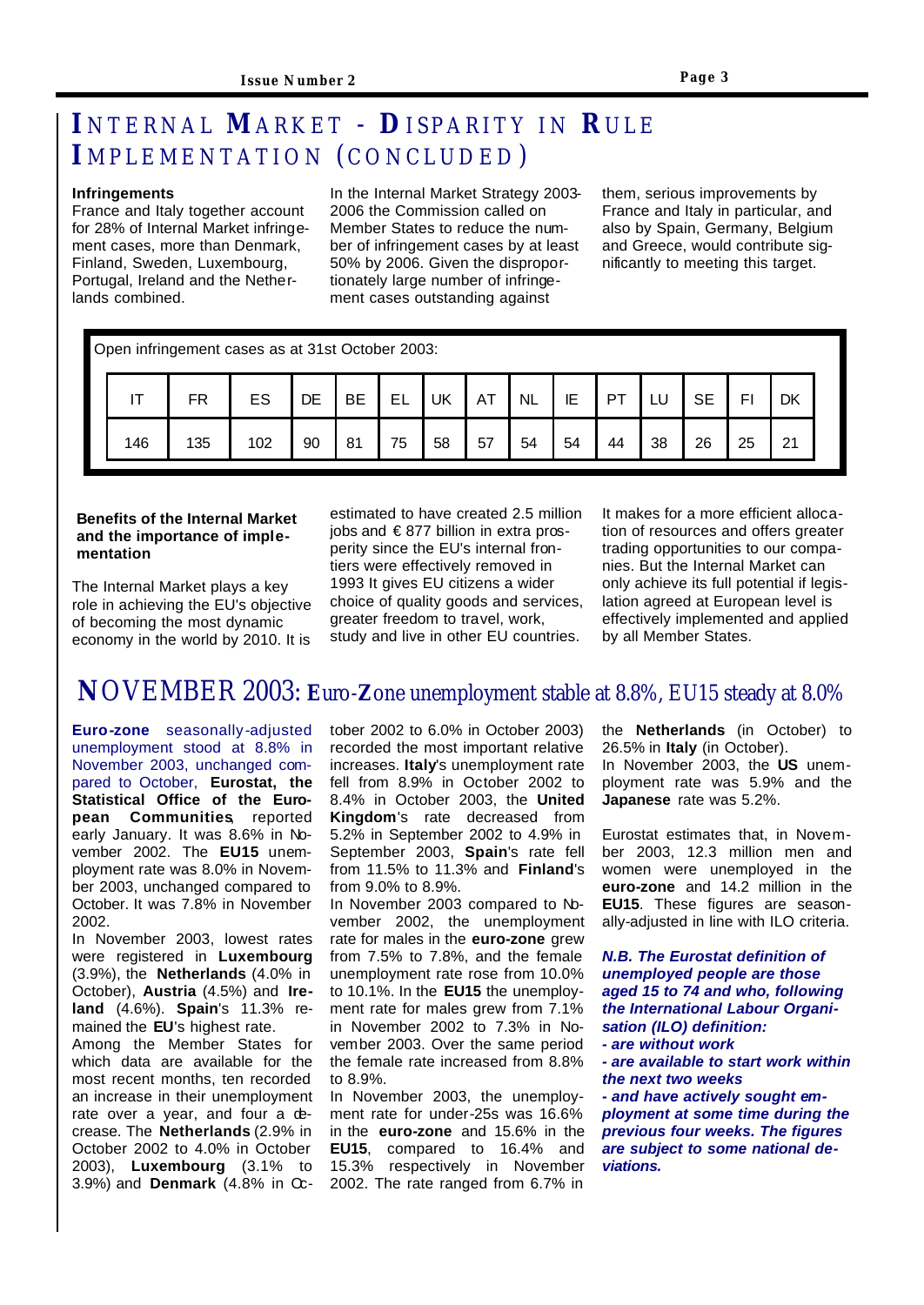## **E**MPLOYMENT **R**OUND-UP around **EU**

### **Austria** : **Social partners propose new rules on unemployment benefit entitlement**

In November 2003, the Austrian social partners jointly proposed a redefinition the provisions of reasonableness which govern the conditions under which unemployed people may refuse a job offer without losing their entitlement to unemployment benefits. According to the partners' agreement, unemployed people would be forced, after 100 days of unemployment, to take up a job offered even if it is unrelated to their previous occupation. As compensation, they could refuse jobs if the pay is below a certain level. The Minister of Economy and Labour Affairs, who asked the social partners to negotiate on this matter, is expected to adopt the proposals.

### **Belgium** : **Employment conference foresees creation of 60,000 jobs**

A national conference for employment convened by Belgian government in September 2003 brought together representatives of the various levels of government and of the social partners, with the aim of developing a series of structural measures to boost employment. The conference resulted in agreement on a number of initiatives which, it is hoped, will create 60,000 jobs. The reactions of the various participants were mixed.

### **Denmark** : **Transitional scheme agreed for workers from central and eastern Europe**

In December 2003, the Danish government secured support for a political agreement which will permit people from the new EU Member States in central and eastern Europe to seek and take up work in Denmark from the first day of these countries' EU membership in May 2004. However, this is subject to a number of relatively strict conditions. A work and residence permit will be issued only for full-time work on pay and conditions equivalent to those laid down in collective agreements, and only for as long as the person concerned

holds the job. In the event of dismissal, the workers concerned must return to their home country. The social partners have welcomed the agreement.

### **Prospects for 2004 bargaining round examined**

In January 2004, collective bargaining is set to open in the major part of the Danish private sector covered by the DA employers' organisation and LO trade union confederation, which last negotiated in 2000. In a difficult economic and social context, the key issues in bargaining are likely to include occupational pensions, maternity/paternity leave, wages for apprentices and trainees, and working time flexibility. Following a mixed experience with the four-year agreements signed in 2000, the duration of the new agreements is set to be a major



point of debate.

### **Finland** : **Unions hold day of action against redundancies**

On 12 December 2003, Finland's three trade union confederations - SAK, STTK and AKAVA - organised a joint day of action to express their concerns about the large-scale redundancies that have recently taken place in Finnish companies. The action included 15-minute work stoppages, street events and the collection of signatures on an appeal to the government and employers.

### **Study finds that 'education pays'**

The question of whether it pays to study longer or is more profitable to enter the labour market at a young age is an important question in Finland, where income redistribution via the tax system and income transfers is strong, even if studying is mainly free of fees. Research published in November 2003 finds that education does pay, as the wage level rises and the risk of unemployment falls as the level of education increases. Lifelong earnings are higher for highly educated people than for those with a low level of education.

### **France** : **Retirement before 60 introduced for people with long working lives**

In October 2003, the French government issued a decree stipulating the criteria for a new scheme enabling people with long working lives to retire before the age of 60, as promised in a recent pension reform law. These criteria are quite restrictive and limit the number of people who will potentially benefit from this measure. Nevertheless, 460,000 people should be eligible between 2004 and 2008.

### **Five-year agreement reached on supplementary pensions**

In November 2003, French employers' associations and most trade union confederations reached an agreement on the ARRCO and AGIRC supplementary pensions schemes. This five-year agreement maintains provisions enabling retirement with a supplementary pension from the age of 60, transcribes a number of provisions contained in a recent pension reform law, and takes action to balance the budget.

### **Germany** : **Collective bargaining system under pressure**

In autumn 2003, debate on the future of the collective bargaining system became a central issue of German politics. The leading opposition political parties - CDU/CSU and FDP - presented draft bills aimed at changing bargaining law in order to give companies more freedom to depart from collectively agreed standards. While employers sup-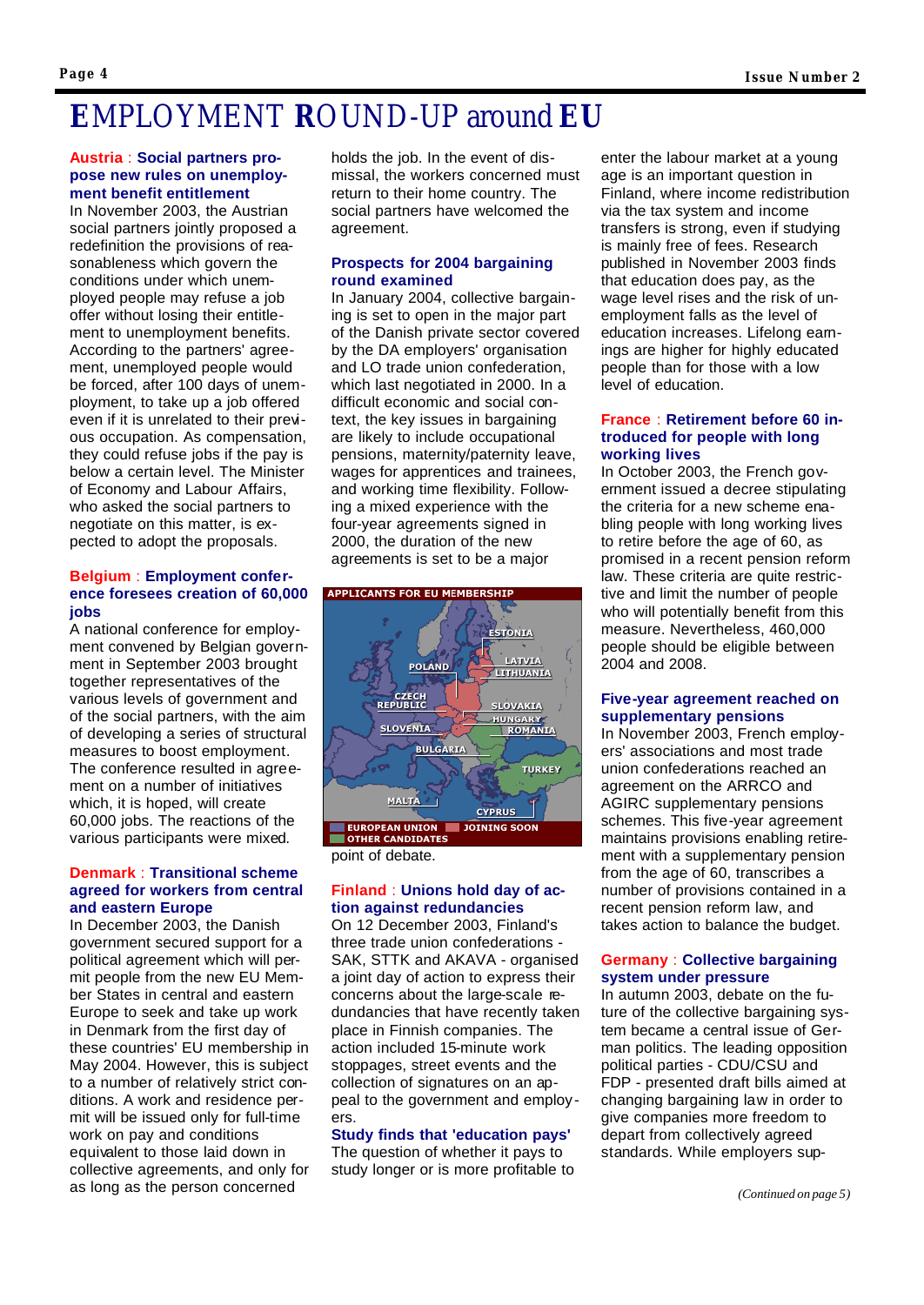## **E**MPLOYMENT **R**OUND-UP around **EU**

#### *(Continued from page 4)*

ported these initiatives for further decentralisation of bargaining, the trade unions organised many protests and demonstrations against possible legal intervention and defended the principle of collective bargaining autonomy. Although the red-Green government also seeks more flexibility in the bargaining system, it still favours more flexible arrangements agreed by the bargaining parties themselves instead of legal changes. In December, the mediation committee of the two chambers of the German parliament adopted a joint declaration which asks the bargaining parties to agree to more opening clauses within sectoral collective agreements.

### **Greece** : **Wave of strikes hits Greece**

On 4 November 2004, the Greek Confederation of Public Servants (ADEDY) held a 24-hour strike in opposition to the government's pay policy. This was the most widespread action in wave of strikes which has hit Greece in recent months, involving groups such as doctors and other hospital staff, professors and teachers, employees of the Civil Aviation Authority, ferry workers and construction workers.

### **Italy** : **Report examines labour market trends**

In December 2003, the Censis research centre published its annual report on the social situation in Italy. It finds that the labour market is becoming increasingly rigid. Unemployed people are finding it harder to enter the labour market, while those in employment are less likely to leave it or to move between positions or jobs. Temporary employment plays a key role in labour market entry, and many workers remain in this type of employment for long periods. Finally, many people find jobs through family and friends.

### **Undeclared work increases**

A series of studies published in

2003 indicates that Italy's hidden or irregular economy continues to grow. According to the most recent figures, 3.5 million workers out of a total labour force of around 23.5 million are irregular, a rate of around 15%. The growth of undeclared work is matched by that of the hidden economy, which is worth between 15.2% and 16.9% of GDP. The hidden economy is particularly important in the South and in certain economic sectors. The Cgil trade union confederation has called for new measures to deal with the problem.

### **Netherlands** : **Law on promotion of minority employment to be scrapped**

The Dutch Employment of Minorities (Promotion) Act, which seeks to promote equal representation of people from ethnic minorities in the workforce, expires on 1 January 2004 and the government does not plan to prolong it.



### Wherever you work in the EU, employment issues will affect your members.

This decision has been supported by employers, but trade unions and the political opposition want to retain some or all of its provisions. The decision to scrap the Act comes at a time when latest figures indicate that the labour market position of people of foreign nationality or extraction may be starting to worsen, following earlier progress. Meanwhile, there has been a debate in late 2003 over the policy to adopt towards labour migration from new Member States joining the EU in 2004.

### **Debate over improving productivity through innovation**

In 2003, for the third consecutive year, the Dutch economy continues to lag behind the EU as a whole. Attention is increasingly turning to improved labour productivity as a solution, especially as continuing wage moderation does not seem to be having the desired effect. A wave of relocations of high-quality production and research and development from the Netherlands to other countries has fuelled the debate, which has been prominent during 2003. The social partners and government alike see improving the Dutch climate of innovation as one of the most important factors in the drive to raise productivity. However, policy on innovation has yet to crystallise.

### **Norway** : **Budget compromise means withdrawal of temporary employment reform**

A state budget agreement for 2004 was signed on 15 November 2003 by Norway's centre-right coalition government and the opposition Labour Party. The government was forced to accept significant changes to its original budget proposal, and also to abandon a controversial proposal for a relaxation of the rules relating temporary employment.

### **Poland** : **Research compares Polish and EU pay**

Research published in November 2003 compares various aspects of pay in Poland and the current EU Member States. For example, Poland's minimum wage is around half that in the EU Member State with the lowest minimum, though as a proportion of average wages it is at similar levels to those found in a number of EU countries. Average earnings in Poland are around a third lower than in Greece, the lowest-paid Member State. However, Poland is narrowing the pay gap with the EU, largely due to superior economic growth.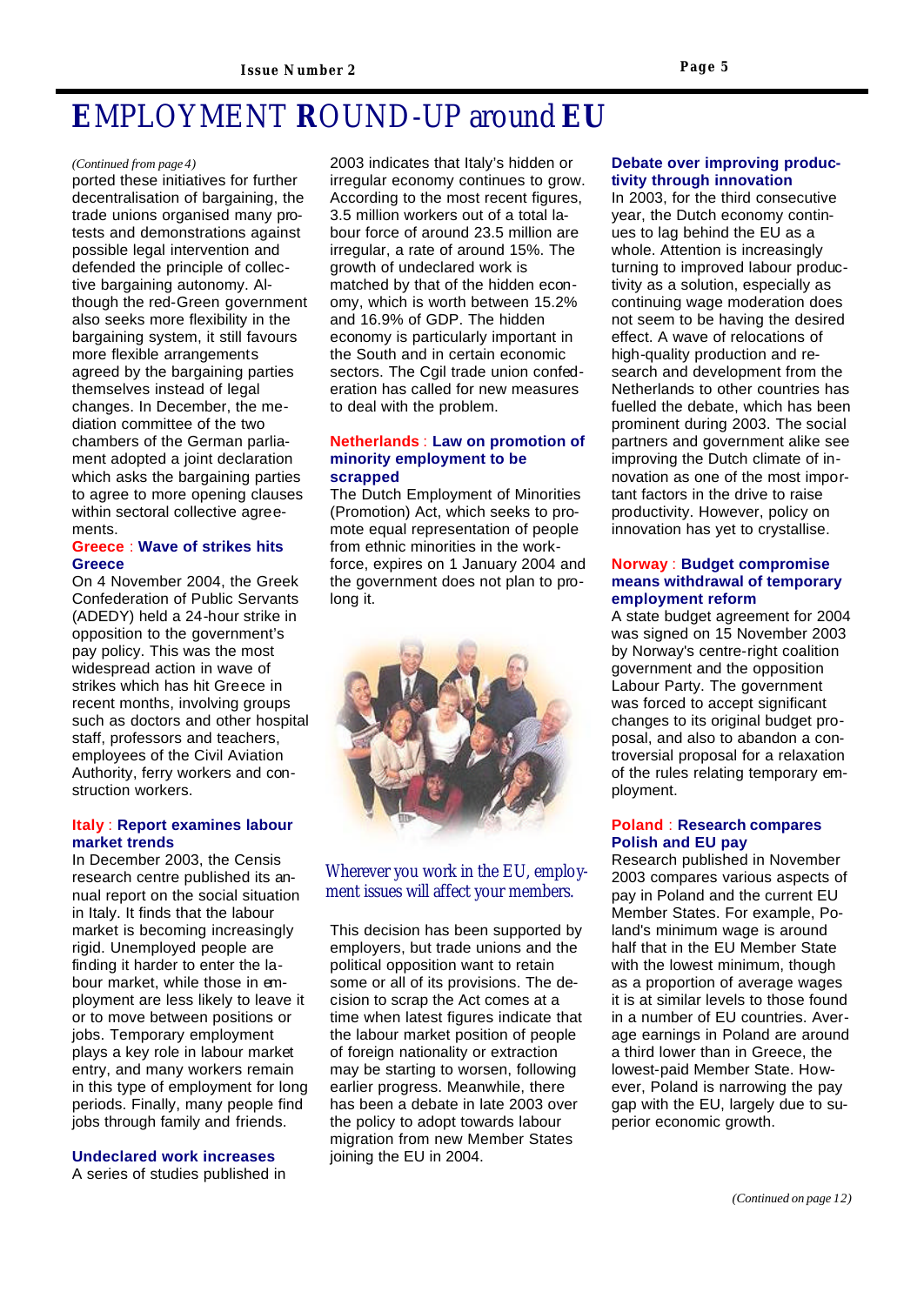### **P**OPULATION **E**STIMATES FOR **2003**

10

#### 9 January 2004

### **On 1 January 2004, 380.8 million inhabitants in the EU and 74.1 million in the Acceding Countries**

306.9 million in the euro zone According to the first demographic estimates for 2003, published by **Eurostat, the Statistical Office of the European Communities**, the **EU** had a population of 380.8 million on 1 January 2004. The population of the **euro zone** is estimated at 306.9 million, and that of the **10 Acceding Countries** at 74.1 million.

In the **EU** the population grew by 3.4 per 1000 inhabitants in 2003, due to natural population growth

and net migration of +0.8% and +2.6% respectively. On the other hand, and despite net migration (+0.4%), the population fell by 0.8% in the **Acceding Countries**, due to a negative natural growth of 1.2%.

The natural population growth in the **EU** (live births minus deaths) is expected to decrease from +309,000 in 2002 to +294,000 in 2003, and net migration should be also down, from +1,260,000 in

2002 to +983,000 in 2003. In total, the **EU** population is estimated to have increased by 1,276,000 in 2003. This is in line with the past few years, but still modest compared with growth in the 1950s and 1960s.

#### **Births and deaths up in the EU, but natural increase down**

Live births in the **EU** are likely to have been 4.03 million, about 1.1% higher than the post-war low observed in 2002. The highest birth rates were recorded in **Ireland** (15.5 live births per 1000 inhabitants), **France** (12.7%), the **Netherlands** (12.6%) and **Denmark** (12.0%). **Germany** (8.6%), **Greece** (9.3%), **Italy** (9.4%) and **Austria** (9.5%) registered the lowest rates. In the

**Acceding Countries**, the highest birth rate was found in **Cyprus** (11.1%, the only rate above the **EU** average of 10.6%), and the lowest in **Slovenia** (8.6%).

For 2003 it is expected that the effects of population ageing might start to outweigh the decrease in mortality rates in the **EU**, with 3.74 million deaths, about 64,000 more than in 2002. The highest mortality rates in 2003 were registered in **Denmark** (10.7 deaths per 1000 inhabitants), **Germany** and **Sweden** (both 10.4%). **Ireland** (7.3%), with its relatively young population, is the Member State with the lowest rate, followed by **Luxembourg** (8.5%). In the **Acceding Countries**, the highest death rate was found in



**Latvia** (14.1%), and the lowest in **Cyprus** (7.8%). Population growth in selected European cities

Consequently, the highest natural growth of the population was in **Ireland** (+8.3 per 1000 inhabitants), well ahead of the **Netherlands** (+3.8%) and **France** (+3.5%). Three Member States recorded a negative natural growth: **Germany** (-1.8%), **Italy** (-0.8‰) and **Greece** (-0.1%). In the **Acceding Countries**, there was a natural increase only in **Cyprus** (+3.3%) and **Malta** (+1.8%). The largest decreases were observed in **Latvia** (-5.2%) and **Hungary** (-3.9%). In **Slovakia** there was no change due to natural growth.

**Net migration is responsible for over three quarters of the population increase**

In 2003, more than three quarters of the increase in the **EU**'s population came from cross-border migration. **Spain** accounted for 23% of all the net migration to Member States, **Italy** 21%, **Germany** 16% and the **United Kingdom** 10%.

In relative terms, the largest net migratory flows were to **Ireland**, **Portugal** and **Spain**, with +7.0 per 1000 inhabitants, +6.1% and +5.5% respectively. The **Netherlands** (+0.2%) and **France** (+1.0%) had the lowest migration rates. Without net inward migration, **Germany**, **Italy** and **Greece** would have seen a decline in their populations.

In 2003, four **Acceding Countries** recorded more emigration than immigration, in particular **Lithuania**

> (-1.4%), whilst the highest net migration rates were observed in **Cyprus** (+14.1%) and **Malta** (+3.9%).

> **EU population growth in 2003: between +0.1% in Germany and +15.3% in Ireland**

> In summary, whereas the populations of all the Member States increased in 2003, the changes were notably different. The largest increases were in **Ireland** (+15.3%), **Spain** (+7.2%) and **Portugal**  $(1+6.9\%)$ , and the smallest in **Germany** (+0.1%), **Denmark**

and **Greece** (+2.6% each). Half of the 10 **Acceding Countries**, in particular **Latvia** (-5.6%) and **Lithuania** (-4.5%), had declining populations in 2003, whilst the biggest rises were in **Cyprus** (+17.4%) and **Malta** (+5.7%).

**Eurostat, Statistics in focus, Population and social conditions, 1/2004, "First demographic estimates for 2003"**.

Eurostat will also publish this summer: "**European social statistics - Population - 2004 edition**". This detailed publication (which includes a CD-ROM) has population breakdowns by sex and age group, statistics on births, deaths, international migration, marriages, divorces, fertility, life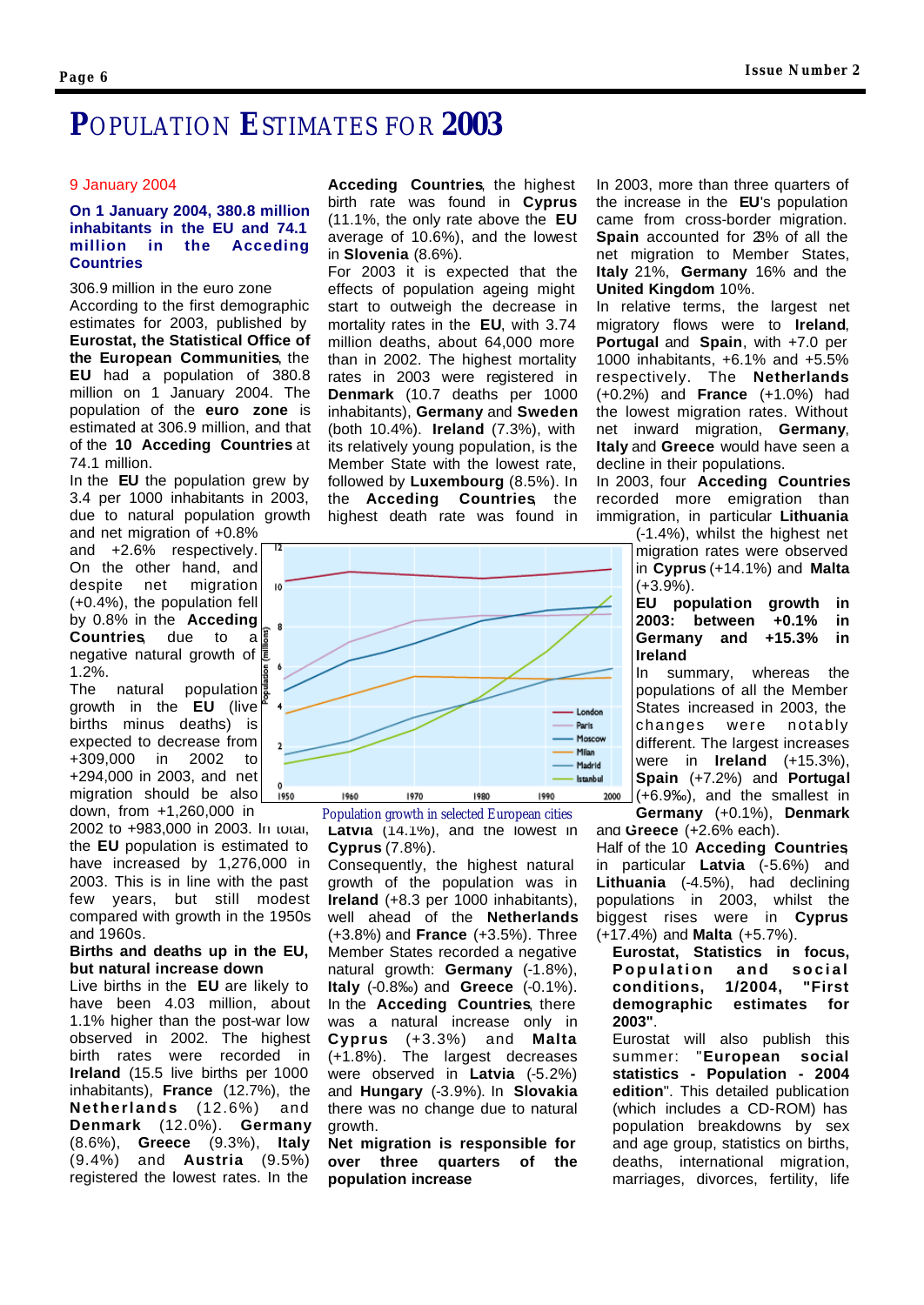expectancy and population at regional level. It also includes many post-1960 time series. Populatio n censuses were held in 2000 and 2001 in most EU countries. This led to lower than expecte d population counts on 1 January 2001 and 2002, followe d sometimes by significant corrections , notably for Italy and the UK. There are therefore breaks in series between 2000 and 2003, resulting in discrepancies in figures for population growth and net migration. Population figures for the intercensal period for the countrie s concerned and the EU will be recalculated in the near future. Euro zone: Belgium , Germany, Greece, Spain, France, Ireland, Italy, Luxembourg, the Netherlands, Austria, Portugal and Finland. Accedin g Countries: Czech Republic, Estonia, Cyprus, Latvia, Lithuania , Hungary, Malta, Poland, Slovenia and Slovakia.

## **I**NDUSTRIAL **P**OLLUTION

#### Brussels, 6 January 2004

**Industrial pollution: Commission requests information from Belgium, Denmark, Greece, Ireland, Luxembourg and the Netherlands.**

*The European Commission has sent a first written warning to Belgium (only with regard to Flanders and Wallonia), Denmark, Greece, Ireland, Luxembourg and the Netherlands asking them to send initial reports on how they implement the EU law on integrated pollution prevention and control (IPPC). The IPPC Directive aims to ensure that polluting industrial and agricultural operations are subject to strict environmental controls. The reports in question, covering the period 2000 to 2002, should have been forwarded to the Commission by 30 September 2003 at the latest. Without them, the Commission cannot judge how well and evenly the requirements of the Directive are being met across the EU.*

Commenting on the request, Commissioner Margot Wallström said: "It is important that Member States fulfil their reporting commitments in relation to this Directive, which is crucial for the protection of the environment and for public health in the Union. Reporting helps us to better understand how much progress is being made in meeting the objectives of the Directive. I urge these Member States to submit the 2000 to 2002 reports as a matter of urgency."

### **IPPC Directive**

The IPPC Directive $(1)$  is one of the EU's major pieces of environmental legislation. It is an example of modern legislation that uses authorisation as the means for controlling environmental impacts. The Directive applies to a significant number of mainly industrial activities with a high pollution potential. This includes, for example, the energy sector, the metal production and processing industry, the mineral and chemical industries, waste management facilities and food production operations. It also applies to some intensive livestock farming.

The Directive seeks to prevent or reduce pollution of the air, water and land through a comprehensive permit system that assesses each environmental medium simultaneously. In addition, the Directive's scope covers the generation of waste, energy use, accident prevention and the cleaningup of industrial sites. This approach ensures a high degree of environmental protection and differs from older environmental legislation, which regulated each environmental medium individually. A first comprehensive report on measures taken to implement the Directive was due on 30 September 2003. It was to cover the period 2000 to 2002. The six Member States mentioned have not met this obligation. **Legal Process**

The requests take the form of "letters of formal notice", the first stage of an infringement procedure under Article 226 of the EC Treaty. This Article 226 gives the Commission powers to take legal action against a



### Industrial Pollution continues to be a major problem in many Member States.

Member State that is not respecting its obligations. If the Commission considers that there may be an infringement of EU law that warrants the opening of an infringement procedure, it addresses a "letter of formal notice" (or first written warning) to the Member State concerned, requesting it to submit its observations by a specified date, usually two months.

In the light of the reply or absence of a reply from the Member State concerned, the Commission may decide to address a "reasoned opinion" (or final written warning) to the Member State. This clearly and definitively sets out the reasons why it considers there to have been an infringement of Community law and calls upon the Member State to comply within a specified period, usually two months.

If the Member State fails to comply with the Reasoned Opinion, the Commission may decide to bring the case before the Court of Justice.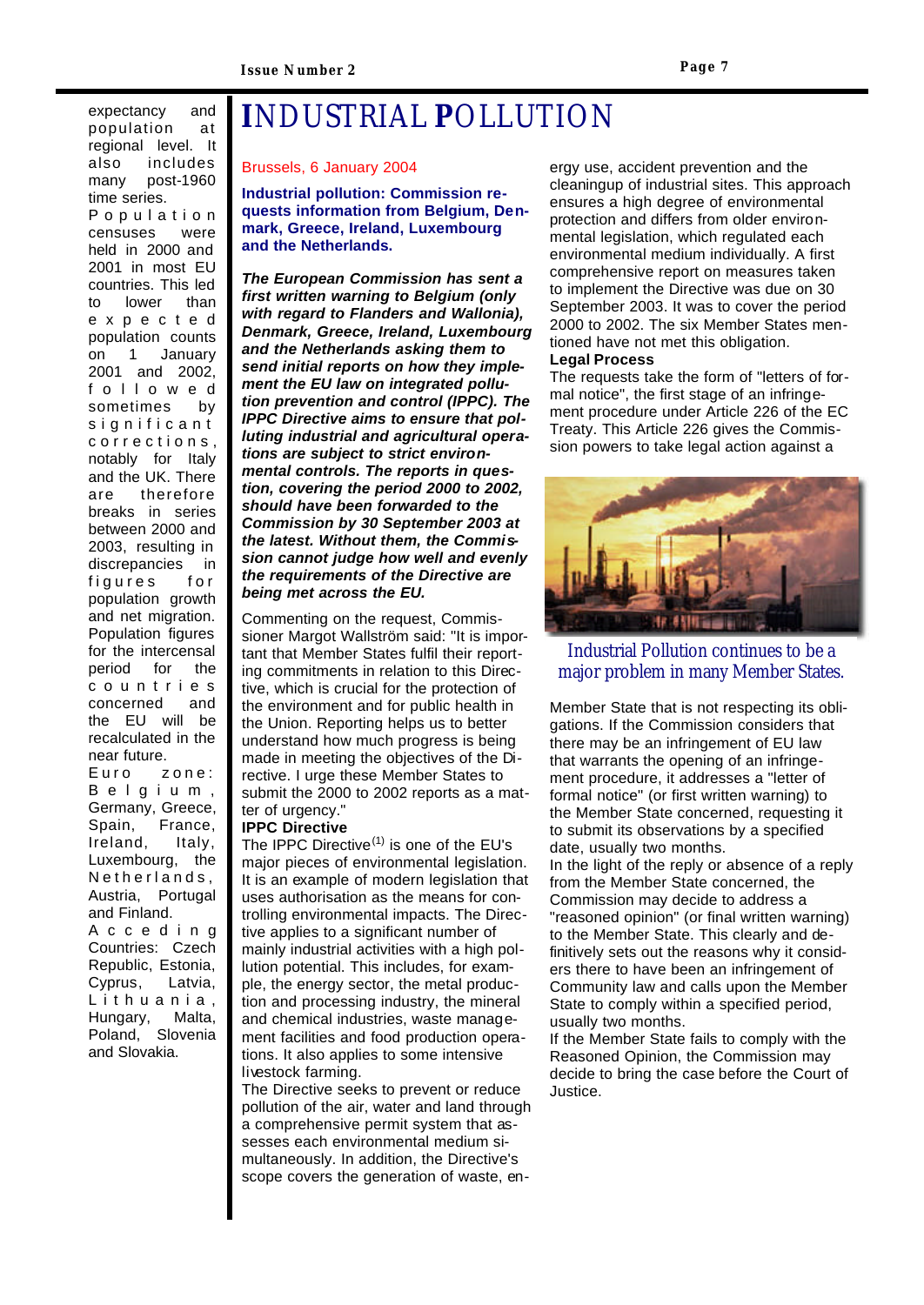### **Page 8**

### **T**RANSPARENCY O F **Q**UALIFICATIONS

*response.*

"With the European Union poised to expand from 15 to 25 Member States, and closer relationships being forged with the other countries of Europe, improving the transparency of qualifications and

*makes these instruments more accessible, more user-friendly, more visible and more familiar. The urgent need to improve the transparency of qualifications and competences has become even more pressing with the impending entry of ten new Member States as emphasised by the Education Ministers of 31 European countries, the social partners and the Commission in November 2002 in the Copenhagen Declaration, to which this proposal for a decision represents a concrete*

### Brussels, 7 January 2004

**Europass: a new instrument for better recognition of qualifications and skills in the enlarged Europe**

*The Europea n Commission has just adopted a proposal for a decision of the European Parliament and of the Council on a single framework for the transparency of qualifications and competence s (Europass). Conceived with an eye to lifelong learning, the proposal integrates various transparency-promoting instruments into a coherent framework, identified by the single label "Europass", which will be accessible on the Internet and to which other instruments may also be added in the*



Training through Europass

*future. Coordination, rationalisation and computerisation are the key concepts of the proposal, which thus*

Brussels. She<br>o add: "This went on to add: proposal gives concrete effect to a recommendation made in the Copenhagen Declaration and also fits in

pre s s conference in with the framework for action proposed by the Commission in its Communication: success of the Lisbon strategy hinges on urgent reforms".

The Copenhagen Declaration of 30 November 2002 explicitly called for action to "increase transparency in vocational education and training through the implementation and rationalisation of information tools and networks, including the integration of existing instruments into one single framework."

One year later, the proposal for a decision adopted by the Commission establishes this single framework for the transparency of qualifications and competences, known as "Europass" a name taken over from the present Europass-Training, which this proposal amends and renames "MobiliPass". The proposal for a decision incorporates into the Europass five existing documents which cover qualifications and competences in a lifelonglearning perspective, focusing on:

- personal and vocational skills (the European CV, which is a great success), as well as language skills (the European Languag e Portfolio) ;
- experience of transnational mobility (the MobiliPass, which

*(Continued on page 9)*

 *SOLVENTS*



 $\Omega f$ 

*sufficient interest to be referred to by the European Agency for Safety and Health at work, the UK Health and Safety Executive has recently produced an information sheet on the risks of exposure to solvents. A copy is included with this bulletin as an extra pdf attachment.*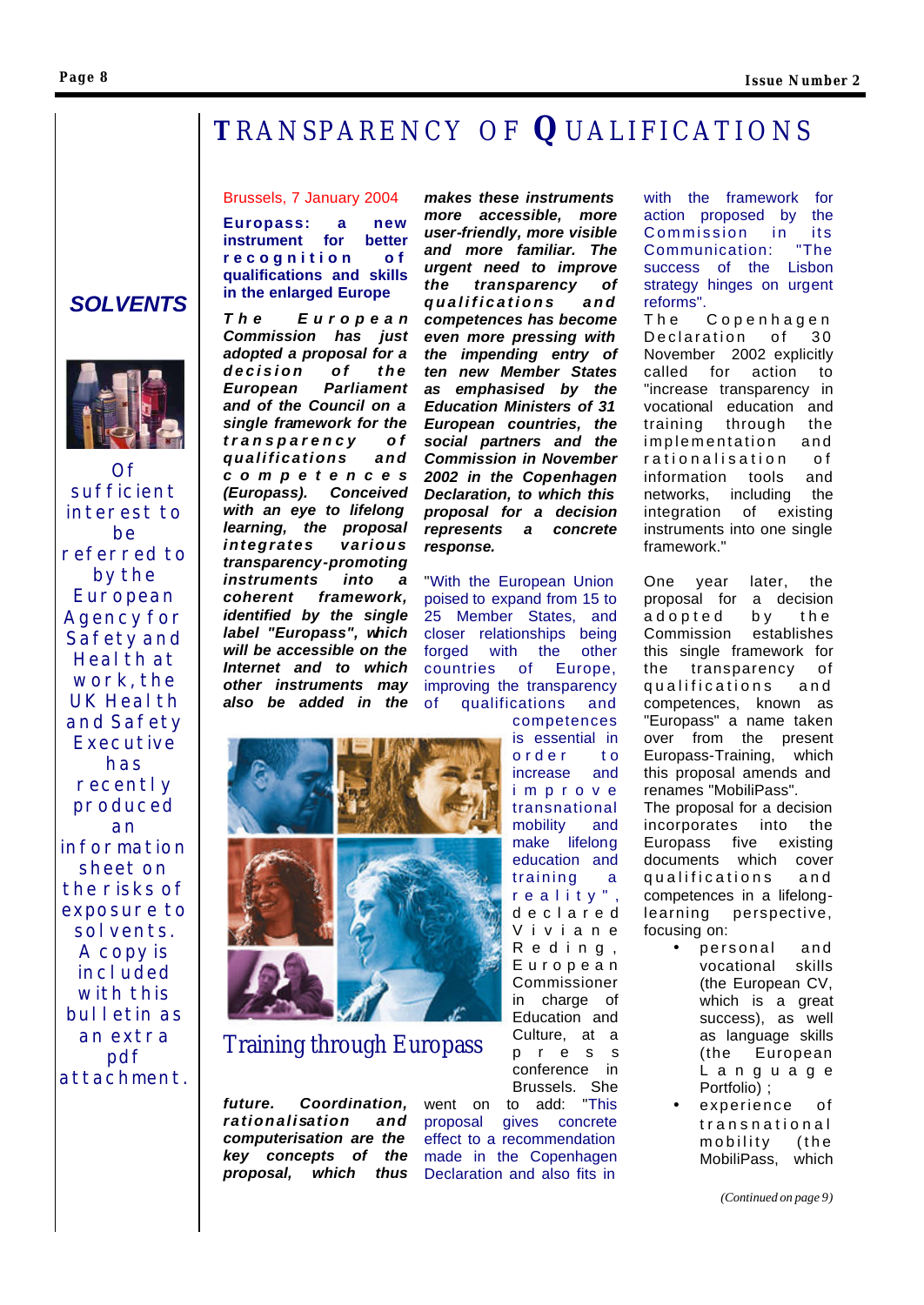### **T**RANSPARENCY O F **Q**UALIFICATIONS

#### *(Continued from page 8)*

- replaces the Europass -Training, already used by more than 50 000 persons ) ;
- vocationa l qualifications (the

numbers of citizens concerned.

The other documents within the Europass framework also concern large numbers of citizens. The MobiliPass, for example, will be an expanded version of the



### European CV has been downloaded more than half a million times from the Cedefop website

Certificat e Supplement) and higher education diplomas (the Diplom a Supplement).

However, the Europass is an open framework to which more documents may be added in the future, in particular in order to address specific sectors or skills more specifically. Individuals looking for a job or for a change of job whether with or without a change of residence clearly need tools which will help them communicate their skills more effectively. The fact that in little more than a year the European CV has been downloaded more than half a million times from the Cedefop website alone gives an idea of the

present Europass-Training document and can be used to record all instances of educational mobility. In the 20 years since the Community programmes began, the number of grants awarded each year has risen from 1 000 to more than 200 000. And this is not to mention the tens of thousands of persons participating in mobility arra ngements outside the Erasmus, Comenius and Leonardo da Vinci programmes. In addition, at the Conference on the Bologna Process held in Berlin in September 2003, the Education Ministers decided the Diploma Supplement should be brought into widespread use by 2005. The Diploma Supplement

will in future be issued to all new higher education graduates, i.e. more than two million persons each year.

With figures at these levels, it is obvious that effective coordination will be needed both at national and at European level and that ICT systems will need to be introduced at once. To this end, the proposal for a decision provides that all implementation activities shall be rationalised and coordinated by a single body in each country, within a European network. Preparatory work on the technological platform has already begun: Cedefop (the European Centre for the Development of Vocational Training) and the Working Group On Transparency established by the Commission in connection with the Copenhagen Process have already developed a prototype electronic Europass which will be perfected in the course of 2004.

The proposal for a decision should be adopted by the end of 2004 : discussions in the European Parliament and the Council will begin under the Irish Presidency and conclude under the Dutch Presidency. The official launch of the new Europass could therefore take place at the major conference on vocational education and training to be held in Maastricht in December 2004.

**F o r d a n g e r o u s s u b s t a n c e s a u s e f u l a p p r o a c h t o r i s k a s s e s s m e n t i s : 1. Make an inventory of the substances used in the processes in the workplace and those generated by the processes such as fumes or wood dust. 2. Collect information about these substances, i.e. the harm they can do and how this can happen. Safety data sheets (SDS), which must be provided by the supplier of a chemical, are an important source of information. 3. Assess exposure to the identified dangerous substances, looking at the type, intensity, length, frequency and occurrence of exposure to workers, including combined effects of dangerous substances used together and the related risk. 4. Rank the severity of the established risks. This list can then** 

**be used to draw up an action plan to protect workers.***.*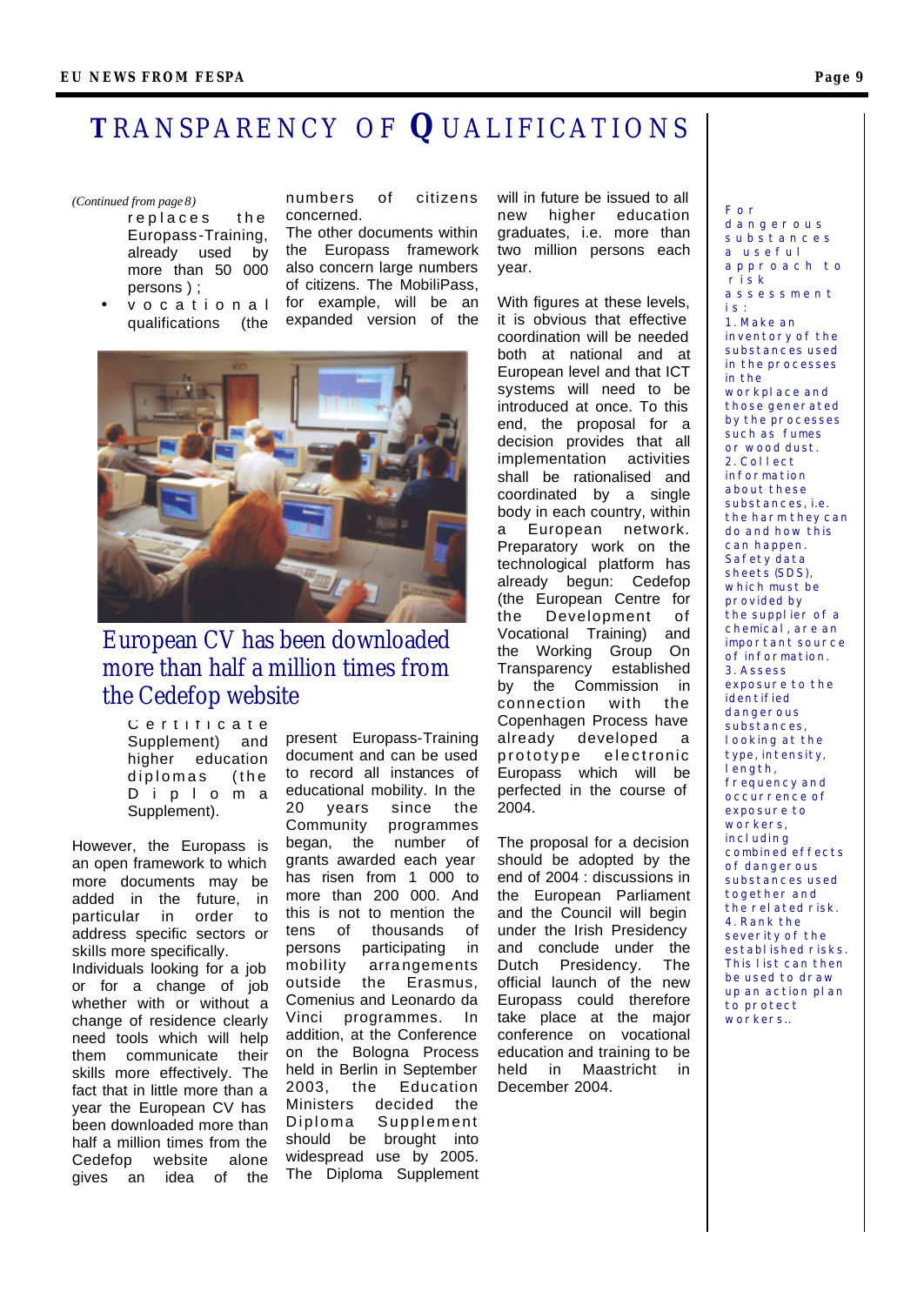## **E**MPLOYMENT ISSUES**—W**ORKING **T**IME

### Brussels, 5 January 2004

### **Frequently asked que stions about Working Time**

The Commission has published its analysis of two aspects of the current working time directive, and at the same time launched a consultation on a future revision.

### **What is the Working Time Directive?**

Directive 93/104/EC lays down provisions for a maximum 48 hour working week (including overtime), rest periods and breaks and a minimum of four weeks paid leave per year, to protect workers from adverse health and safety risks. It applies to all sectors of activity, both public and private. A number of areas, such as air, rail, road, sea, inland waterway and lake transport, sea fishing, other work at sea and doctors in training, which were exempt from the 1993 Directive, were brought within its scope in an amendment agreed in 2000. The measures to implement these new categories were to have been put in place in Member States by 1 August 2003 (1 August 2004 for doctors in training). There remain a number of

categories of worker who are excluded from the Directive: • Managing executives

- or other persons with autonomous decision-making powers
- Family workers
- Workers officiating at religious ceremonies in churches and religious communities.

### **Why does fixing a ceiling on working time protect workers?**

The link between long working hours and health and safety is well-established. Research has shows that work -related fatigue inhours worked. Fatigue and loss of concentration cannot be avoided after a certain period of time and the risk of industrial accidents increases during the final hours of work.

### **How is the 48 hour maximum calculated?**

The ceiling of 48 hours worked per week is not calculated on a weekly basis, but over a reference period working time as "any period during which the worker is working, at the employer's disposal and carrying out his activities or duties, in accordance with national laws and/or practice". A rest period is defined as "any period which is not working time". The directive does not allow for any interim category.

In 2003, the European Court of Justice (ECJ) was asked on two occasions to rule on cases **Healthy Allocation of weekly hours (168)**



Although 48 hours is the maximum number of hours employees should work under the Working Time Directive, a maximum of 35 hours is recommended as a healthy total as above chart shows.

of at least four months. This ensures that enterprises can organise the working time of their employees to respond best to their economic activities. The directive also allows for the reference period to be extended to 6 months in certain specific cases, such as patterns of shift work, security or surveillance work, or where the workers' home and place of work are distant from one another. Furthermore, collective agreements can be concluded on a sectoral basis to extend the reference period to one year.

### **How is working time defined?**

The 1993 Directive defines

which involved the definition of working time. Both cases turned on whether time spent on call constituted working time, and both concerned the health care sector, the SIMAP case in primary health care and the Jaeger case in hospitals. In both cases the ECJ ruled that time spent on call should be regarded as working time.

### **What is the impact of the ECJ rulings on on-call time?**

Member States differed in how they put the definition of working time into national legislation. Some left such a definition to collective agreements between employers and workers. Some defined categories beyond the two in the Directive, which generally excluded

### *Don't forget FESPA 2005*



*31st May to 4th June*

*New Munich Trade Fair Centre*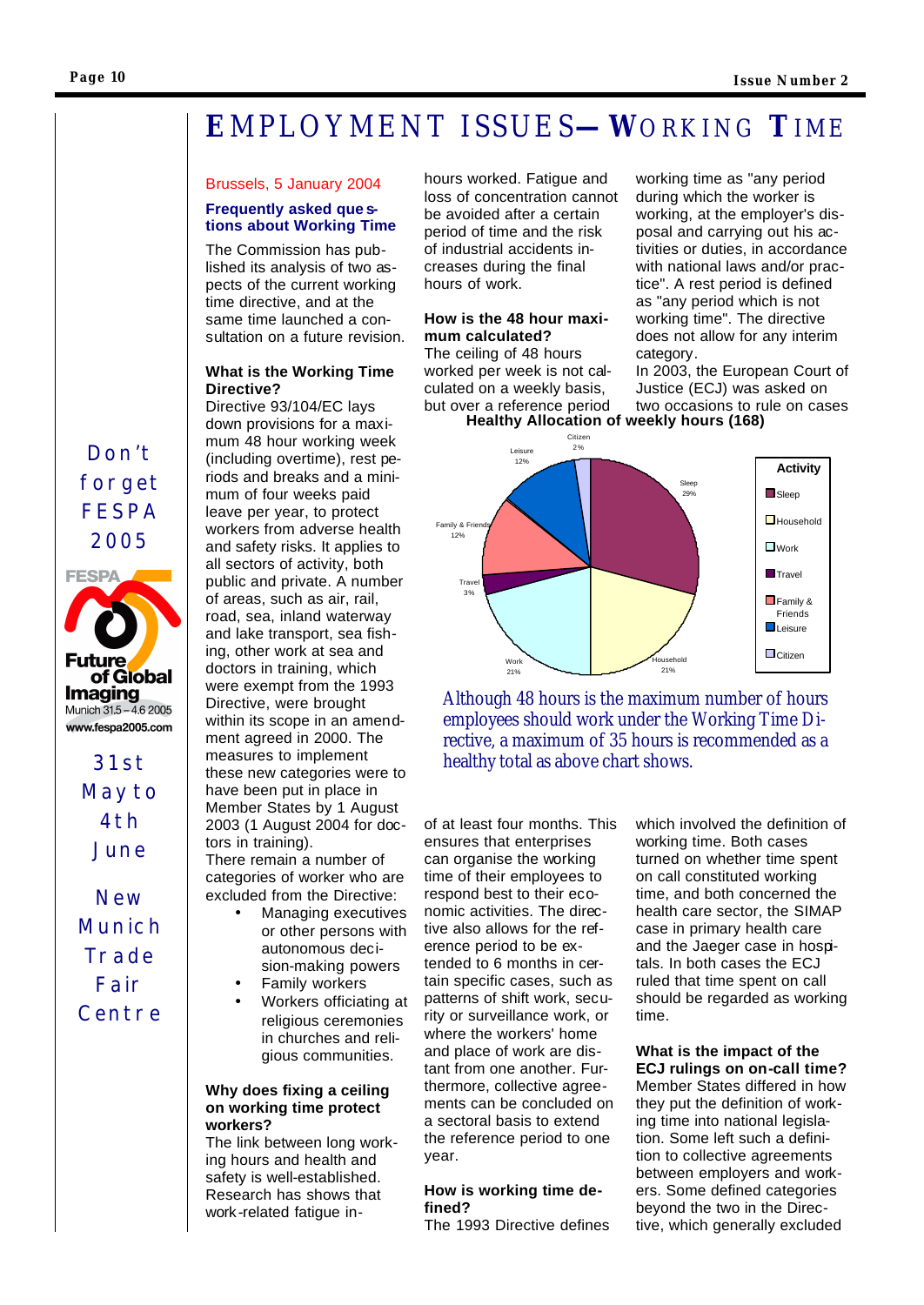## **E**MPLOYMENT ISSUES**—W**ORKING **T**IME

#### *(Continued from page 10)*

time on call from the definition of working time.

The judgements will affect the health care sector most heavily, though not exclusively. An impact assessment still has to be carried out at national and Community level, but some preliminary estimations were given during the two court cases:

The German Government said that staffing requirements would increase by 24%, requiring the employment of between

15000 and 27000 additional doctors and costing €1.75 billion.

- UK indicated that it would be necessary to recruit between 6250 and 12550 doctors and 1250 staff other than doctors, at a cost of £380-£780 million (€540-1100 million)
- **Netherlands** estimated that it would need 10000 new care staff, at a cost of €400 million.

The implications are not just budgetary all these Member States agreed that there was a lack of candidates with the necessary training to fill such positions.

### **What is the opt-out?**

Article 18 of the 1993 Directive allows Member States not to apply the maximum working week of 48 hours if a number of conditions are complied with. It was negotiated by the UK during the process of adoption of the 1993 Directive. The opt-out is not specific to the UK, but the UK remains the only country to make widespread use of its provisions.

The conditions for the opt-out are:

- The worker must agree to work more than 48 hours a week
- No worker should be disadvantaged by deciding not to opt-out.
- The employer must keep up to date records of all workers who carry out such work
- These records must be made available to the competent authorities, who can restrict working hours above the maximum for health and safety reasons.

### **What are the Commission's concerns about the implementation of the opt-out in the UK?**

*What is the situation regarding working time in the UK? The main characteristics of the system governing working time in the UK have not really changed since the Directive was introduced, largely due to the opt-out.* 

*Latest figures show that about 16% of the workforce currently works more that 48 hours per week, compared with a figure of 15% at the beginning of the 1990s. About 8% of the workforce say they work over 55 hours per week , 3.2% over 60 hours per week and 1% over 70 hours per week. The UK is the only Member States where weekly working time has increased over the last decade.* 

*Many (approximately 46%) of those that say they work over 48 hours are in managerial positions and are covered by the exemption relating to managers.* 

*Therefore the number of workers that actually require an opt-out is quite limited.* 

#### *How is the opt-out implemented in the UK?*

*Although approximately 16% of workers are thought to work more than 48 hours per week, the number that have signed an opt-out agreement is considerably higher. There are no reliable statistics, but the consensus is that many more people have opted-out than strictly need to. A survey of UK employers carried out by the Employment Lawyers Association in collaboration with Personnel Today showed that 65% of the 759 companies that replied had asked their employees to sign an opt-out. In 61% of those companies, over half the workers had signed. In 28% of companies, all workers had signed an opt-out. A CBI survey showed that 33% of UK workers - that is, twice as many as say they work more than 48 hours have signed an opt-out agreement.* 

> Legislation and practice do not appear to offer all the guarantees required by the Directive. There is a generalisation in the presentation of the opt-out agreement when the work contract is signed, a practice which *de facto* undermines the freedom of choice of the worker. There are also concerns about the procedure put in place to keep records. It is clear that the intention of the Directive is to keep a record of hours actually worked, but the

national legislation requires only that the opt-out agreement itself is kept. Indeed, the anomalous situation could arise that more complete records are kept of those workers that have not opted out than of those that have, while the latter are arguable more in need of the protection that such records afford.

### **Do other Member States use the opt-out?**

Following the recent ECJ rulings relating to on-call time, some Member States have seen the

opt-out as a way of alleviating the problems caused by the judgements. France has amended its decrees relating to hospitals and public health care establishments, allowing workers there to work beyond their usual weekly duties, in return for time off in lieu, or compens ation. Germany, Netherlands and Spain are drawing up legislation to incorporate the opt-out in the health sector. Luxembourg uses the opt-out for its hotel and catering sector, with reference periods that are much shorter than those set out in the Directive. The aim is to allow the hotel and catering sector to be responsive to seasonal fluctuations. Of the future Member States, Malta and Cyprus has already put the opt-out into their national

measures. Slovenia applies it to doctors. Estonia, Hungary, Latvia and Lithuania have indicated that they could make use of this provision to avoid the problems arising from the ECJ rulings.

### **Why is the Commission proposing a revision of the Directive?** *(Continued on page 12)*